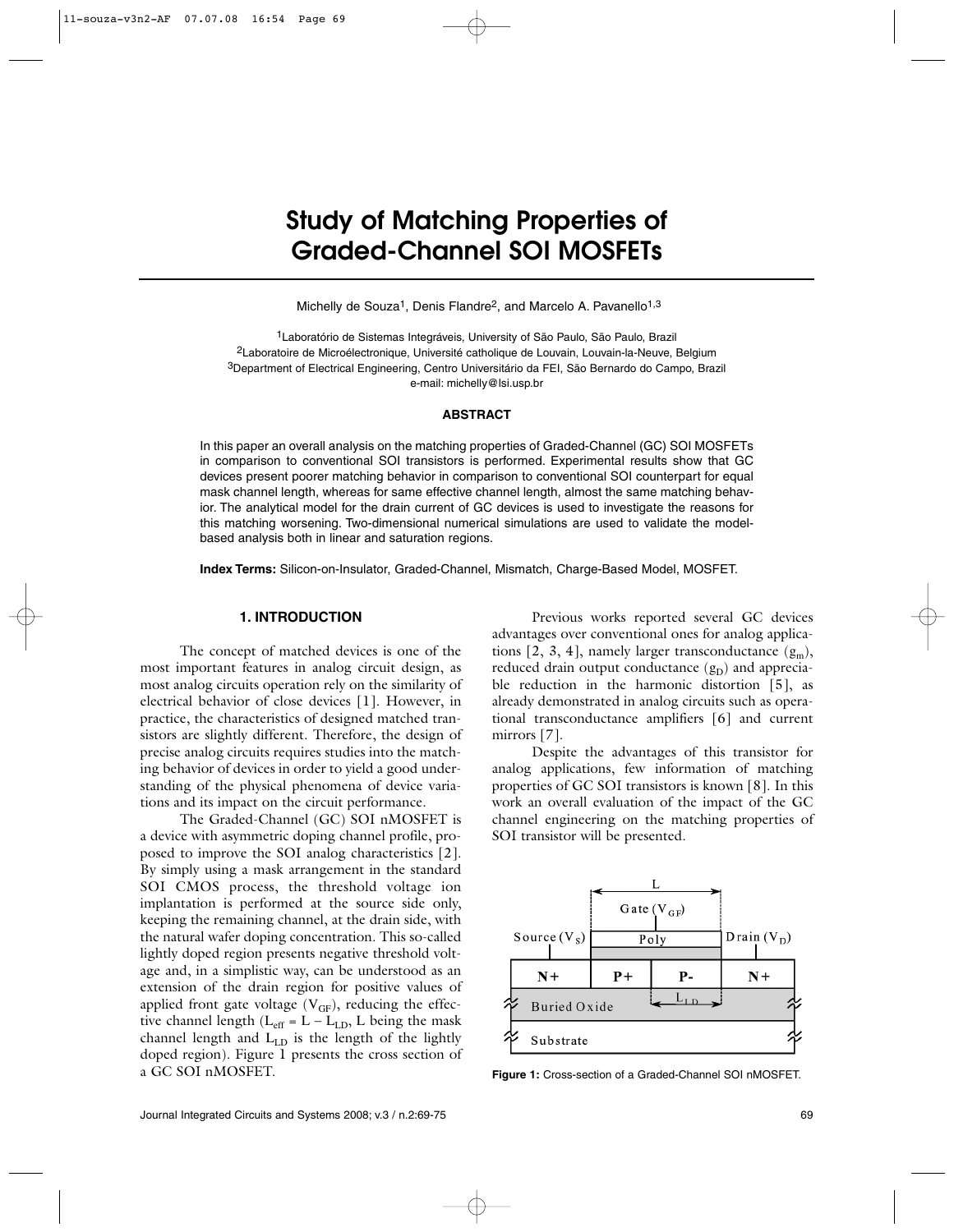Experimental results are shown to support this analysis. In order to investigate the components of mismatching that are influenced by this specific graded-channel engineering, the analytical model for the drain current of GC devices is used, and two-dimensional numerical simulations were also performed aiming to predict the matching behavior both in linear and saturation region. Section 2 describes the main characteristics of the devices used in this work. Section 3 demonstrates matching properties extracted from the performed experimental measurements. Sections 4 and 5 present the model-based and two-dimensional based matching study, respectively. The conclusions of this work are pointed-out in Section 6.

## **2. DEVICES CHARACTERISTICS AND MEASUREMENTS**

In order to evaluate matching properties of GC transistors, test structures including arrays of 10 transistors with channel width (W) of 20µm, mask channel length of  $2\mu$ m and different  $L_{LD}/L$  ratios were fabricated. The distance between two consecutive transistors is 32 µm and the total distance between the first and the last one is of 288µm. These structures were fabricated by starting from a SOI wafer with doping concentration  $(N_{aLD})$  of  $10^{15}$  cm<sup>-3</sup> and buried oxide thickness  $(t_{\rm{oxb}})$  of 390nm, with a 30nm thick gate oxide ( $t_{\rm{oxb}}$  and silicon layer with final thickness of  $(t_{Si})$  80nm. The threshold voltage ion implantation led to a body concentration level of about  $(N<sub>a HD</sub>)$  6 x 10<sup>16</sup> cm<sup>-3</sup>.

The experimental curves were obtained for a single chip, with a Keithley 4200 Semiconductor Characterization System with medium integration time. The relation  $L_{LD}/L$  has been experimentally obtained from I<sub>DS</sub> versus V<sub>DS</sub> curves, according to the procedure described in ref. [4].

### **3. EXPERIMENTAL RESULTS**

The most important MOSFET parameters at DC operation are the threshold voltage, the current factor and body factor [1], thus, variations in these parameters must be evaluated. However, since the source and substrates are connected in most applications, the body factor mismatch can be neglected [1]. Therefore, the relative mismatch in the drain current  $(\Delta I_{DS} / I_{DS})$  can be expressed as a function of the mismatch in the threshold voltage ( $\Delta V_T$ ) and current factor  $(Δβ / β)$ , as shown in equation  $(1) [9]$ :

$$
\frac{\Delta I_{DS}}{I_{DS}} = \frac{1}{I_{DS}} \frac{dI_{DS}}{dV_T} \Delta V_T + \frac{\Delta \beta}{\beta}
$$
 (1)

The threshold voltage variation is a result of random mismatch of technological parameters such as doping concentration, silicon film and gate oxide thickness [10], and is usually said to be the drain current mismatch component that dominates when devices operate in weak inversion [11]. In modern MOS processing, the gate oxide and silicon film present small variation, which makes the doping concentration variation the main source of threshold voltage mismatch [1]. The doping concentration variation refers both to the original wafer doping concentration and posterior modifications through ion implantation for threshold voltage adjust.

From the experimental I<sub>DS</sub> versus V<sub>GF</sub> curves obtained with small applied drain voltage  $(V_{DS}=25mV)$ , the threshold voltage has been extracted using the double derivative method [12]. The  $I_{DS}$ *versus*  $V_{GF}$  curves were measured with 2 mV step in order to improve accuracy on threshold voltage extraction.

Table I presents the extracted values of mean  $V_T$  ( $V_{T,mean}$ ) and standard deviation ( $\sigma_{V_T}$ ) for several GC devices, a conventional and an undoped device with the same mask channel length (L=2µm and W=20µm). From the presented results one can note that the undoped device  $(L_{LD}/L=1)$  presents smaller  $V_T$  variation than the conventional one  $(L_{LD}/L=0)$ , confirming that the deviation of doping concentration increases when ion implantation is applied. In addition, it is possible to see the decrease of  $V_T$ , and the standard deviation rise, in graded-channel devices both due to the effective channel reduction with  $L_{LD}/L$  increase.

According to ref. [1], the standard deviation of threshold voltage can be expressed by equation (2) where  $\sigma_{0V_{\tau}}$  is the normalized threshold voltage standard deviation.

$$
\frac{\sigma_{0V_{r}}}{V_{T,mean}} = \frac{\sigma_{0V_{r}}}{V_{T,mean} \sqrt{W \times L}}
$$
 (2)

The above equation shows a proportionality of the standard deviation with the inverse square root of the gate area. As expected, the larger the size, the smaller the variation of the threshold voltage.

**Table I**. Matching Data for the Threshold Voltage of Different GC SOI devices (W=20µm and L=2µm).

| Parameter                     | $V_{T,mean}$ [mV] | $\sigma_{V_{\tau}}$ [mV] |
|-------------------------------|-------------------|--------------------------|
| $L1$ /L= 0 (Conventional SOI) | 412.2             | 6.2                      |
| $L_{\rm 1D}/L$ =0.15          | 389.4             | 6.4                      |
| $L_{1D}/L=0.35$               | 380.6             | 6.9                      |
| $L_{1D}/L=0.42$               | 379.0             | 7.6                      |
| $L_{LD}/L=0.72$               | 314.4             | 8.7                      |
| $L1$ <sub>n</sub> /L=1        | $-313.2$          | 5.1                      |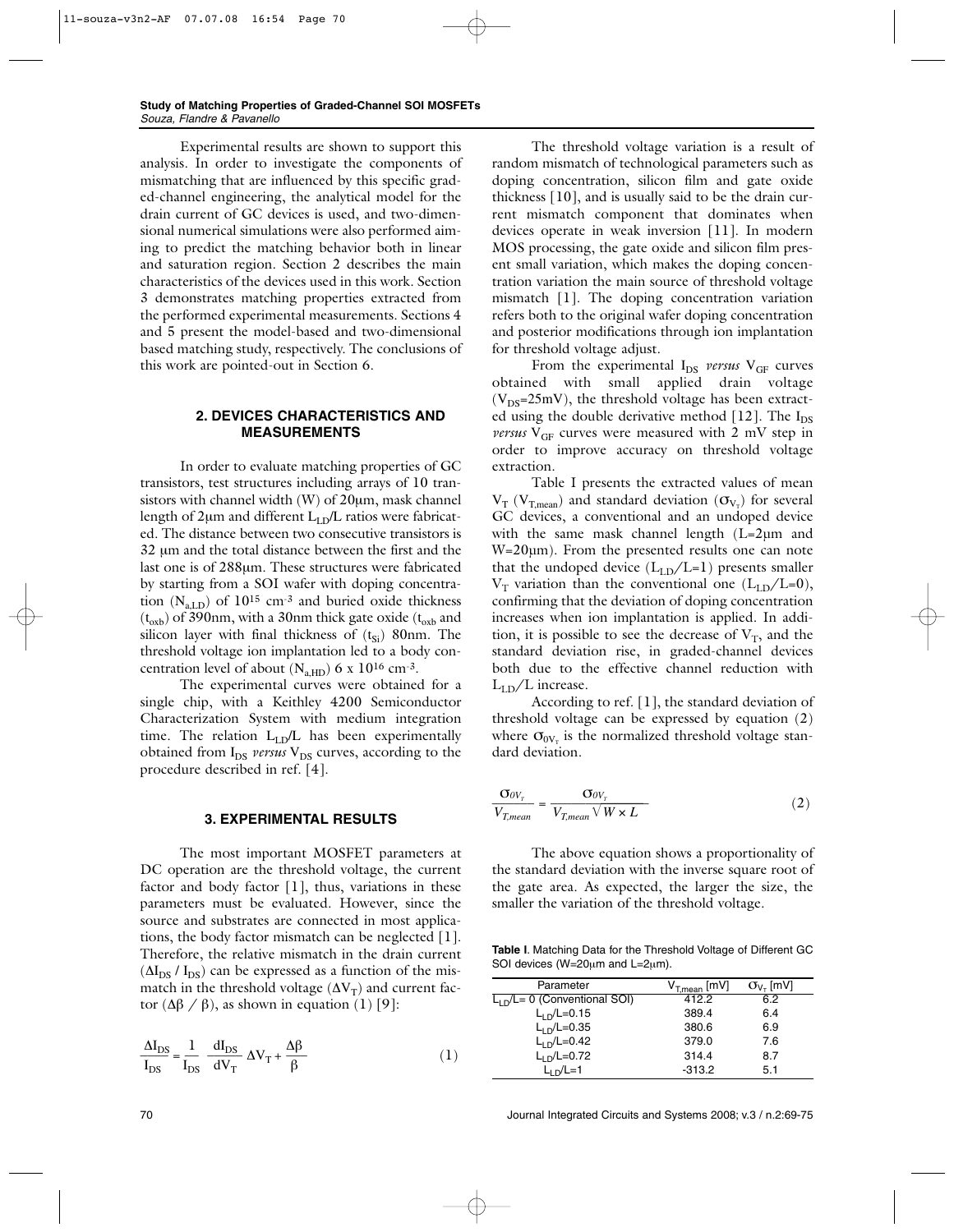Figure 2 presents  $\sigma_{V_T}$  /  $V_{T,mean}$  as a function of  $(W.L<sub>eff</sub>)<sup>-1/2</sup>$  for GC and conventional transistors. In this figure symbols correspond to the experimental data while the straight line is the result of linear regression intersecting the origin, which is in agreement with experimental data reported in refs. [13,14] for bulk MOS devices from different technologies.

Table II presents the values of normalized  $\sigma_{0V_T}$  and  $\sigma_{0V_T}/V_{T_{\text{mean}}}$  calculated from the experimental data presented in Figure 2 and using equation (2), considering L<sub>eff</sub> instead of the total channel length. As can be noted, as the  $L_{LD}/L$  increases,  $\sigma_{0V_T}$  decreases. However, the factor  $\sigma_{0V_T}/V_{T,mean}$  does not present large variation, since the mean value of  $V_{T,mean}$  also decreases with the effective channel length reduction. These results confirm that the larger threshold voltage deviation is related to the reduction of  $L_{eff}$  as  $L_{LD}/L$ increases. In addition, it indicates that, despite the reduced  $V_{T,mean}$  and larger standard deviation, any difference between GC devices and the conventional one does not lie in the threshold voltage mismatch.

Figure 3 presents the current factor variation as a function of gate voltage overdrive ( $V_{GT} = V_{GF} - V_T$ ) in order to neglect the threshold voltage differences between the studied devices. In these curves, the standard deviation has been calculated with respect to the measured current.

The presented results show that the drain current deviation increases as devices approach weak inversion (low values of  $V_{GT}$ ). This increase in  $\sigma_{I_{ps}}/I_{DS,mean}$ 



**Figure 2**. /  $V_{T,mean}$  versus  $(W.L_{eff})$ <sup>-1/2</sup> for GC SOI devices varying the LLD/L ratio.

**Table II**. Calculated  $\sigma_{0V_{\tau}}$  and  $\sigma_{0V_{\tau}}/V_{T,mean}$  for the experimental data presented in Figure 2.

| Parameter                    | $\sigma_{0V_{\tau}}$ | $O_{\text{OV}_T} / V_{\text{T} \text{mean}}$ |
|------------------------------|----------------------|----------------------------------------------|
|                              | $[mV.\mu m]$         | [µm]                                         |
| $L1$ /L=0 (Conventional SOI) | 39.21                | 0.0927                                       |
| $L1$ $L$ = 0.15              | 37.32                | 0.0958                                       |
| $L_{\rm 1D}/L$ =0.42         | 36.68                | 0.0928                                       |
| $L_{\rm 1D}/L$ =0.56         | 35.24                | 0.0923                                       |
| $L_1 \sim L = 0.72$          | 29.12                | 0.0926                                       |



**Figure 3.** Drain current mismatch as a function of the gate voltage overdrive at low drain bias ( $V_{DS}=25mV$ ).

is related to the threshold voltage mismatch, that becomes more significant at low values of  $V_{GT}$  [11]. However, as the gate voltage is increased,  $\sigma_{I_{DS}}$  / I<sub>DS,mean</sub> tends to a constant value, which, in the 2µm-long Conventional SOI transistor, lies near to 1.15%. Besides, one can observe that the drain current variation increases with  $L_{LD}/L$ . It suggests that the current factor in GC devices is more susceptible to variations than in the conventional SOI transistor. As the effective channel length decreases with  $L_{LD}/L$  increase, one can expect that a given effective channel length variation will be more significant, causing the larger mismatch in the drain current of GC SOI transistors than in the conventional one with the same mask channel length.

Further investigation into the reasons for this worsening of matching, caused by the graded-channel engineering, will be presented in the next section, by using an analytical model, in order to analyse the components influencing the matching behavior.

### **4. CHARGE-BASED ANALYTICAL MODEL MISMATCH ANALYSIS**

In order to better understand the components that influence the matching in graded-channel transistors, analytical results provided by the continuous model for drain current of GC devices [15] were used.

This model considers a steep transition of the doping concentration at the boundary of highly and lightly doped regions of the channel. This way, the graded-channel transistor can be interpreted as a series association of two uniformly doped SOI transistors, each representing one part of the channel - highly doped (HD) and lightly doped (LD), as proposed in ref. [16]. Therefore, as presented in ref. [15], the GC SOI drain current  $(I_{DS})$  can be obtained computing that of a conventional SOI transistor [17] correspon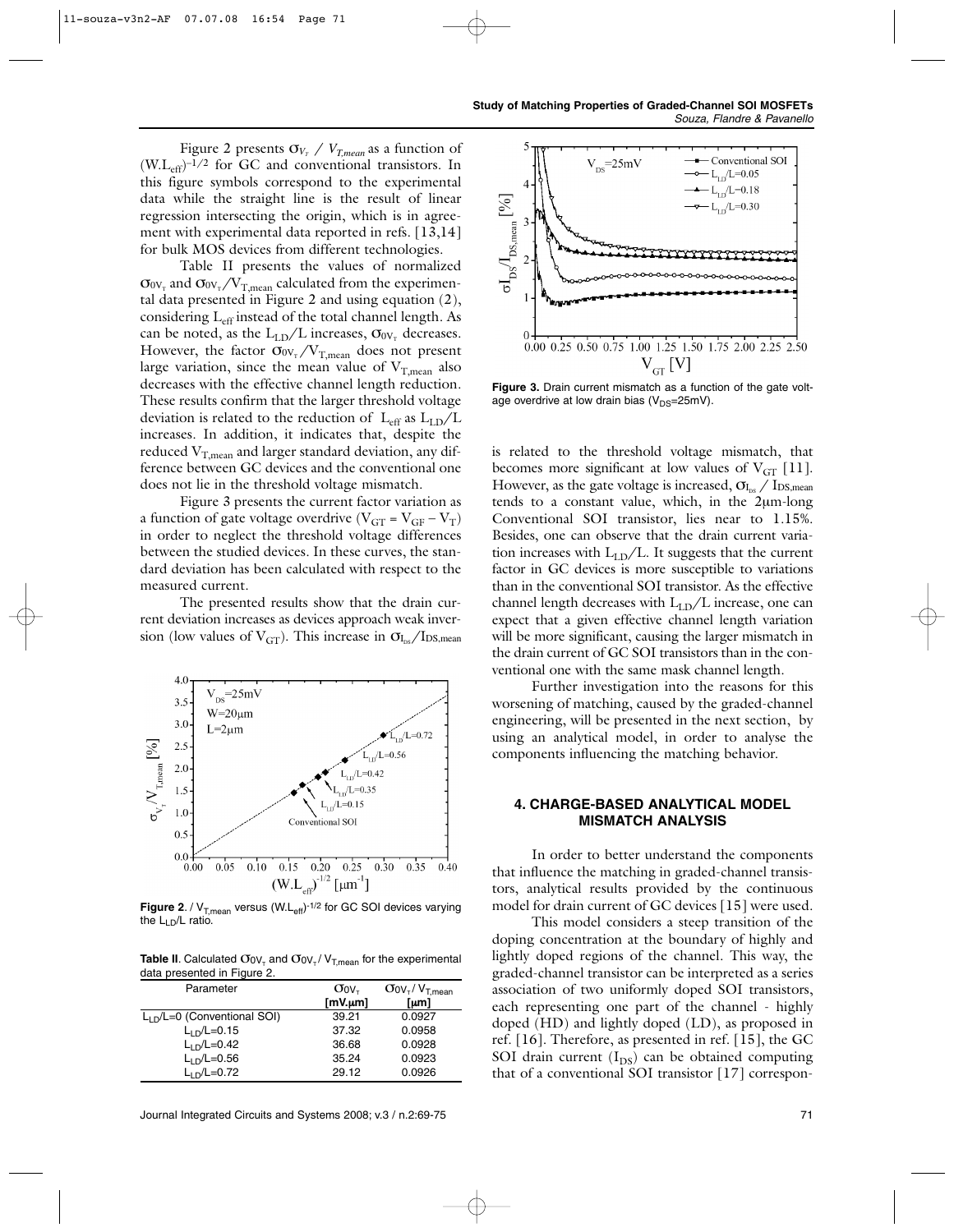ding to the highly doped part of the channel. This channel region acts as a *main* transistor, whose drain voltage,  $V_{D,HD}$ , is a fraction of the drain bias,  $V_D$ , applied to the GC structure, and is dependent on the characteristics of both regions. The drain current, including short-channel effects such as mobility reduction, channel length modulation and carrier velocity saturation is then given by equation (3).

$$
I_{DS} = \beta. \ k_{Q} \tag{3}
$$

$$
I_{DS} = \beta. k_{Q}
$$
 (3)  
where 
$$
\beta = \frac{\mu_{n}}{I + V_{DE} \frac{\mu_{n}}{L_{eff} v_{sat}} C_{oxf} \frac{W}{L_{eff}}}
$$
 and

$$
k_Q = \left[ v_T C_{oxf} (Q_{D,HD} - Q_{S,HD}) - \frac{Q_{D,HD}^2 - Q_{S,HD}^2}{2n} \right], \mu_n \text{ being}
$$

the inversion layer mobility,  $C_{\text{oxf}}$  the gate oxide capacitance per unit of area,  $v_T$  the thermal voltage,  $V_{DE}$  the effective drain voltage,  $v_{sat}$  the saturation velocity, n the body factor and  $Q_{D,HD}$  and  $Q_{S,HD}$  the inversion charge densities at the drain and source edges of the highly doped region.  $Q_{D,HD}$  and  $Q_{S,HD}$  are given by equation (4).

$$
Q_{i,HD} = C_{oxf} n v_T \times
$$
\n
$$
\left\{ I - \sqrt{I + \frac{\left( \int_{-1}^{1} C_{oxf} n v_T S_{NT} \cdot \ln \left( I + \sqrt{\frac{-Q_0 / (2C_{oxf})}{n v_T S_{NT}^2}} \times e^{K I} + e^{K 2} \right) \right)^2}{(C_{oxf} n v_T)^2} \right\}}
$$
\n
$$
(4)
$$

where i stands for D for charge density at the drain edge or S at the source,  $S_{NT}$  (<1) is a fitting parameter that controls the transition between weak and strong inversion

regimes, 
$$
KI = \frac{V_{GF} - V_{TI} - nV(y)}{2nv_T}
$$
 and  $K2 = \frac{V_{GF} - V_T - nV(y)}{2nv_T S_{NT}}$ .

 $V(y)$  is the channel potential drop, equal to  $V_{DE}$  and  $V_s$ , respectively, at y = L-L<sub>LD</sub> and y = 0,  $V_T$  and  $V_{TT}$ being the equivalent threshold voltages in strong and weak inversion regimes and  $Q_0$  the inversion charge density at  $V_{GF} = V_{TI}$  [17]. The  $V_{DE}$  voltage, which corresponds to the voltage that effectively reaches the drain of the highly doped part of the channel, can be obtained through equation (5).

$$
V_{DE} = V_{DS,SAT} - V_{DS,SAT} \frac{\ln\left[1 + \exp\left(A_{TS}\left(1 - \frac{V_{DS,HD}}{V_{DS,SAT}}\right)\right)\right]}{\ln\left[1 + \exp(A_{TS})\right]}
$$
(5)

with  $A<sub>TS</sub>$  being a fitting parameter that controls the transition from triode to saturation regions,  $V_{DS}$  HD the drain-to-source voltage drop across the highly doped region, calculated as proposed in ref. [15] and  $V_{DS, SAT}$  is the saturation voltage given by [18].

$$
V_{DS,SAT} = 2v_T + n_T \times
$$
\n
$$
\ln \left[ 1 + \exp \left( \frac{v_{sat} L_{eff}}{\mu_n} + \sqrt{\frac{v_{sat} L_{eff}}{\mu_n}} \right)^2 + 2 \frac{v_{sat} L_{eff}}{\mu_n} \frac{(-Q_{nf,S})}{C_{oxf} n} - v_T \right]
$$
\n
$$
v_T
$$
\n(6)

The relative mismatch can then be expressed as a function of the mismatch in the current factor  $(Δβ /β)$  and in the charge-dependent term of equation (3) ( $\Delta k_Q / k_Q$ ), as shown in equation (7). It is worthwhile noting that any threshold voltage variation is included in the term  $(\Delta k_O / k_O)$ , due to the charge dependency on  $V_T$ .

$$
\frac{\Delta I_{DS}}{I_{DS}} = \frac{\Delta \beta}{\beta} + \frac{-\Delta k_Q}{k_Q} \tag{7}
$$

In order to perform an analysis of these components, the model parameters were initially extracted as described in ref. [15] to fit typical drain current curves obtained from fabricated GC SOI transistors with  $W/L = 20 \mu m / 2 \mu m$  and  $L_{LD}/L = 0.25$ , 0.40 and 0.53. Figure 4 and 5 present the results of the comparison between  $I_{DS}$  *versus*  $V_{GF}$  at  $V_{DS}=100mV$  and  $I_{DS}$  *versus*  $V_{DS}$  at  $V_{GT}$ =200mV, respectively, demonstrating the good agreement between experimental and modeled results to support the model-based analysis (except at high  $V_{DS}$  when impact ionization effects become significant).



**Figure 4.** Comparison between typical measured (symbols) and modeled (lines)  $I_{DS}$  versus  $V_{GF}$  ( $V_{DS}=100$ mV).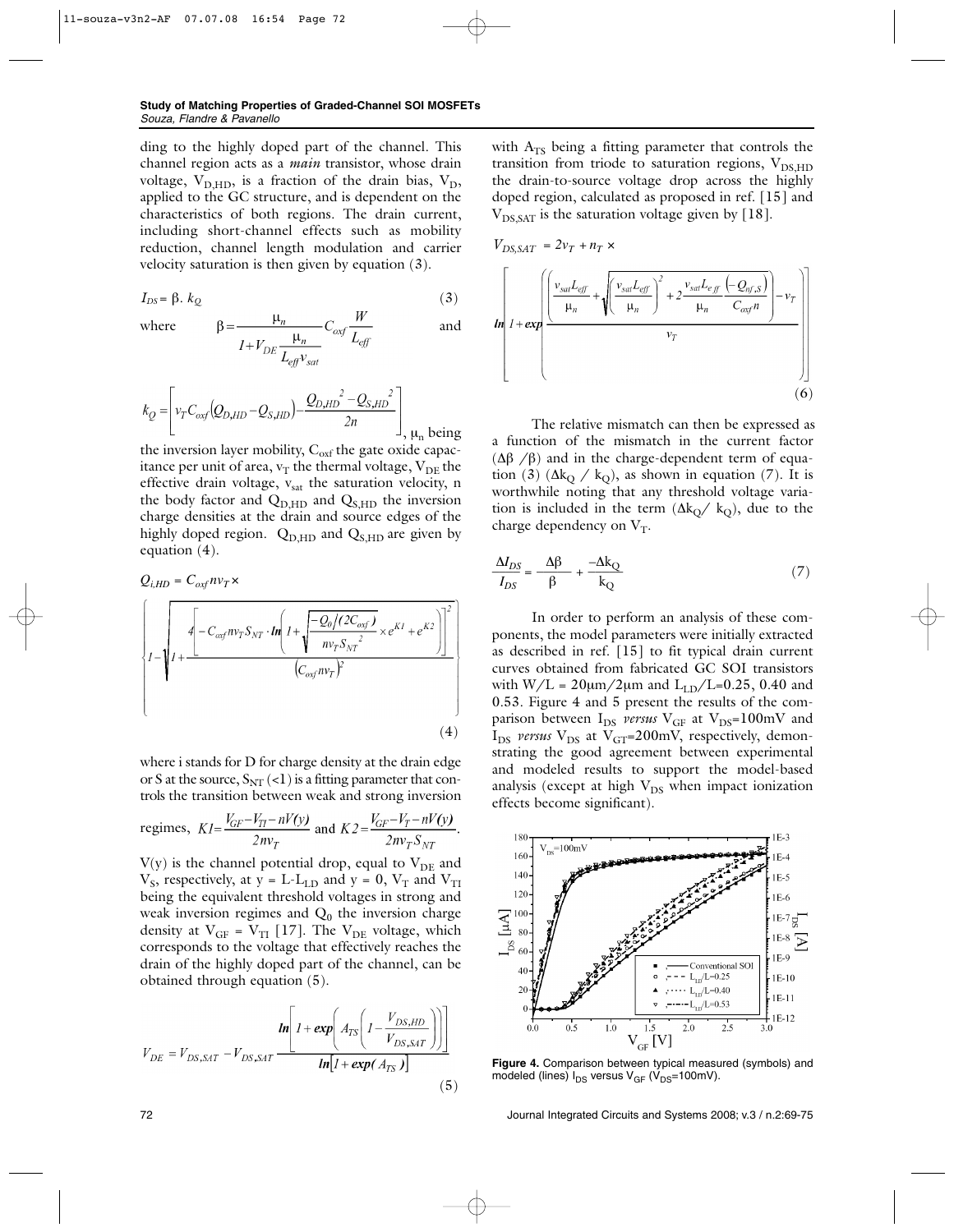

**Figure 5.** Comparison between typical measured (symbols) and modeled (lines)  $I_{DS}$  versus  $V_{DS}$  ( $V_{GT}$ =200mV) curves.

After adjusting the parameters to the experimental curves, the drain current of all devices were obtained by varying their effective channel length in  $\pm$ 30nm, which is larger than the 1.15% found in the previous section, in order to analyze the deviation of the terms of equation (7). It has been verified that the mobility variation is not the dominant parameter in β deviation and therefore it was kept constant in all this analysis, as well as the threshold voltage and subthreshold slope. The results obtained in linear region are presented in Figure 6.

As the threshold voltage variation has been neglected, one can observe that there is no drain current deviation increase as devices approach weak inversion, as observed in the experimental curves. From the analysis of these curves, one can also note that the main contribution to the mismatch in the drain current in linear region is the β variation and not  $k<sub>O</sub>$  variation (equation 7). In addition, it is possible to see that  $\sigma_{\text{I}_{\text{DS}}}/\text{I}_{\text{DS,mean}}$  coincides with the imposed percentage of variation in  $L_{eff}$ . Since the effective channel length decreases with  $L_{LD}/L$ , it becomes clear that for a fixed effective channel length variation, the mismatch will be larger in GC SOI devices than in the conventional one with the same mask channel length.



**Figure 6.** Standard deviation of the modeled drain current and its  $β$  and  $k<sub>Q</sub>$  terms as a function of the gate voltage in linear region  $(V_{DS}=100$ mV).

Journal Integrated Circuits and Systems 2008; v.3 / n.2:69-75 73



**Figure 7.** Standard deviation of the modeled drain current and its β and  $k<sub>0</sub>$  terms as a function of the normalized drain current in saturation region ( $V_{DS}=1.5V$ ).

The same analysis has been performed in the saturation region (V<sub>DS</sub>=1.5V) and the resulting  $\sigma_{\text{I_{DS}}}$  / I<sub>DS,mean</sub> curves are presented in Figure 7 as a function of the normalized drain current.

The analysis of this figure allows for noting that the mismatch in the saturation region remains constant and close to the mismatch in linear region in weak and moderate inversion, while, in strong inversion, it tends to decrease. This reduction of  $\sigma_{\text{I}_\text{DS}}/$ I<sub>DS,mean</sub> is due to  $\sigma_{\beta}$  / β<sub>,mean</sub> reduction, caused by the increase of the saturation voltage deviation (and hence  $V_{DE}$ ) as can be seen in Figure 8. Besides compensating part of the effective channel length variation, the increase of  $\sigma_{V_{DS,SAT}}/V_{DS,SAT,mean}$  influences the term  $k_{\Omega}$  in equation (3), by means of Q<sub>D,HD</sub>, promoting the increase of  $\sigma_{k_Q}$  /  $k_{Q,mean}$ , which becomes responsible for the difference between  $\sigma_{I_{DS}}/ I_{DS,mean}$  and  $σ<sub>β</sub> / β<sub>mean</sub> when moving from weak to strong inver$ sion. In addition, one can observe that the saturation voltage variation tends to be larger in all GC transistors than in the conventional one, as shown in Figure 8, due to its dependence on the effective channel length in strong inversion, as shown in equation (6).



**Figure 8.** Standard deviation of the modeled saturation voltage as a function of the normalized drain current in saturation region  $(V_{DS}=1.5V)$ .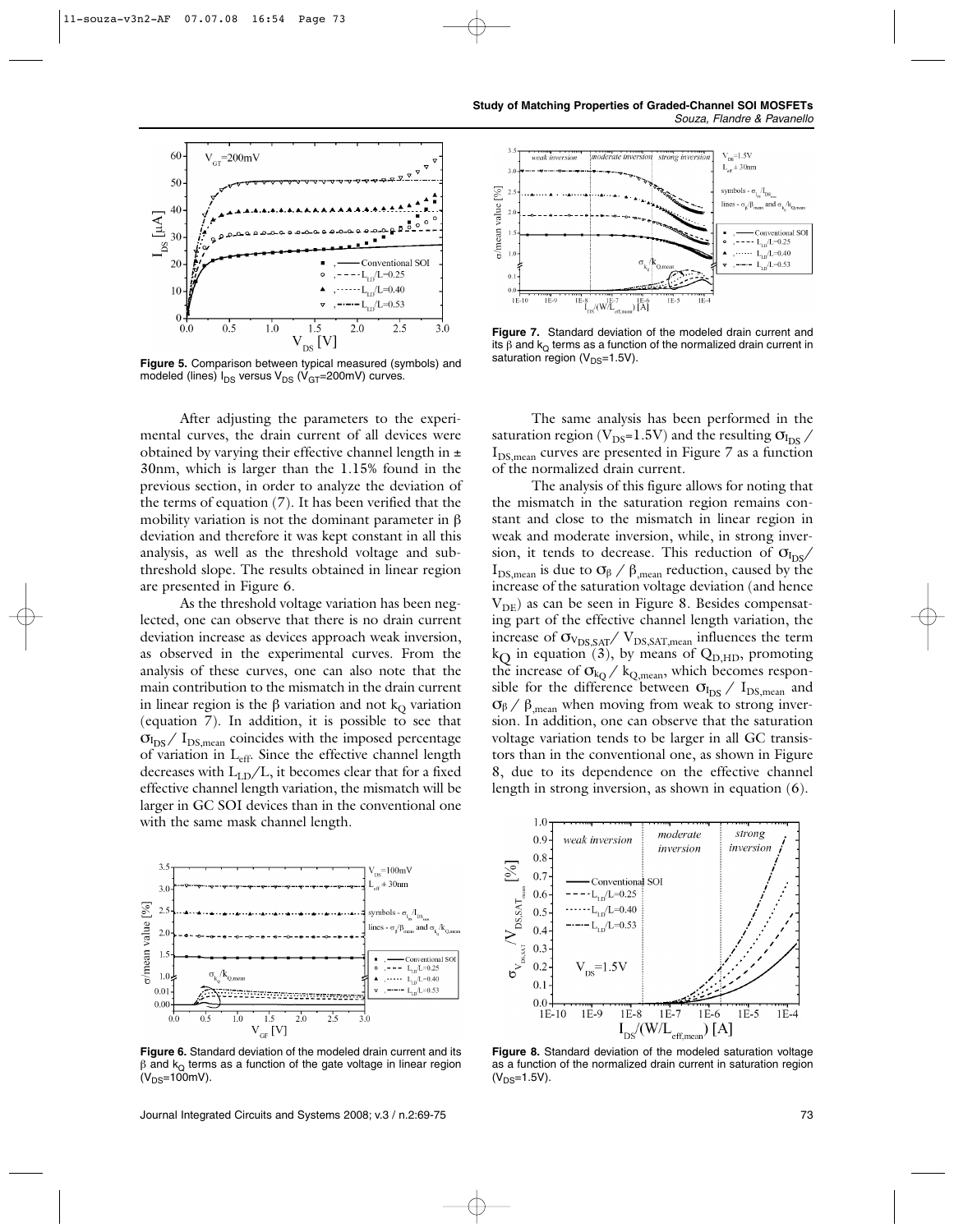## **5. ANALYSIS OF TWO-DIMENSIONAL SIMULATION RESULTS**

In order to confirm the results obtained through experimental and modeled data, numerical two-dimensional simulations were performed using Atlas program [19]. By including physical models accounting for mobility dependence on velocity saturation and doping concentration, bandgap narrowing, Auger recombination, doping-dependent lifetime and impact ionization, simulations were adjusted to fit the experimental data.

All devices were simulated considering a steep transition of the doping concentration at the boundary of highly and lightly doped regions of the channel and the same devices characteristics of the measured ones ( $t_{oxf}$  = 30nm,  $t_{Si}$  = 80nm,  $t_{oxb}$  = 390nm,  $N_{a,HD}$  = 6×10<sup>16</sup> cm<sup>-3</sup> and N<sub>a,LD</sub> = 10<sup>15</sup> cm<sup>-3</sup>).

Since the model-based analysis showed that the channel length variation dominates the current mismatch in linear region, one can assume, from the experimental results, that the average deviation in the mask channel length, verified in the conventional SOI device, is about 1.15%. Therefore, the conventional SOI was simulated with its designed dimensions and with a channel length variation of  $\pm$ 23nm. The comparison between the experimental data (symbols) and simulated results (lines) is shown in Figure 9.

Afterwards, the same total channel length variation was imposed to the mask channel length of the GC SOI device with  $L_{LD}/L=0.30$ . However, it resulted in  $\sigma_{I_{DS}}$  /  $I_{DS,mean}$  value close to the one obtained for the conventional SOI transistor. This indicates that there is an additional component in the variation of β, which may be related to the mismatch of the effective channel length, caused by the lateral diffusion of dopants from the highly doped into the lightly doped region and/or mask misalignment on the  $L_{LD}$  definition in the processing. Therefore, besides the total channel length variation, the position of the transition of doping concentration (from highly to lightly doped regions of the channel) was varied to fit the experimental result of the GC SOI transistor with  $L_{LD}/L=0.30$ . It has been found that this variation is about  $\pm$  10nm. The same variation was applied to the GC SOI transistor with  $L_{LD}/L=0.18$ , reaching a good agreement with experimental data, as shown in Figure 9. A conventional SOI device with L=1µm and a GC SOI device with L=2 $\mu$ m and L<sub>LD</sub>/L=0.50 were also simulated and their resulting  $\sigma_{I_{DS}}/I_{DS,mean}$  curves are also shown in this figure. It is worthwhile noting that, despite the similarity between the effective channel length of the 1µm-long conventional device and the GC one with L=2 $\mu$ m and L<sub>LD</sub>/L=0.50, the latter presents larger

mismatching, due to the additional variation of  $\beta$ , caused by the variation of the position of the transition between the highly and lightly doped channel regions.

Simulations were also performed in saturation, with  $V_{DS}=1.5V$  and imposing the same length variations used in the linear region. The resulting  $\sigma_{I_{DS}}$  /  $I_{DS,mean}$  curves are presented in Figure 10. We clearly observe that matching improves when moving from weak to strong inversion, which is in agreement with the results obtained in the previous section. However, contrarily to the modeled results, in weak and moderate inversion,  $\sigma_{\rm I_{DS}}/$   $\rm I_{DS,mean}$  does not tend to the imposed channel length variation. This difference may be explained by the  $\sigma_{V_T}/V_{T,mean}$  influence, which has shown to be larger at high  $V_{DS}$  due to DIBL effect, and has been neglected in the modelbased analysis.



**Figure 9.** Comparison between measured and simulated standard deviation of the drain current as a function of the gate voltage overdrive in linear region ( $V_{DS}=25$ mV).



**Figure 10.** Simulated drain current standard deviation as a function of the normalized drain current in saturation region  $(V_{DS}=1.5V)$ .